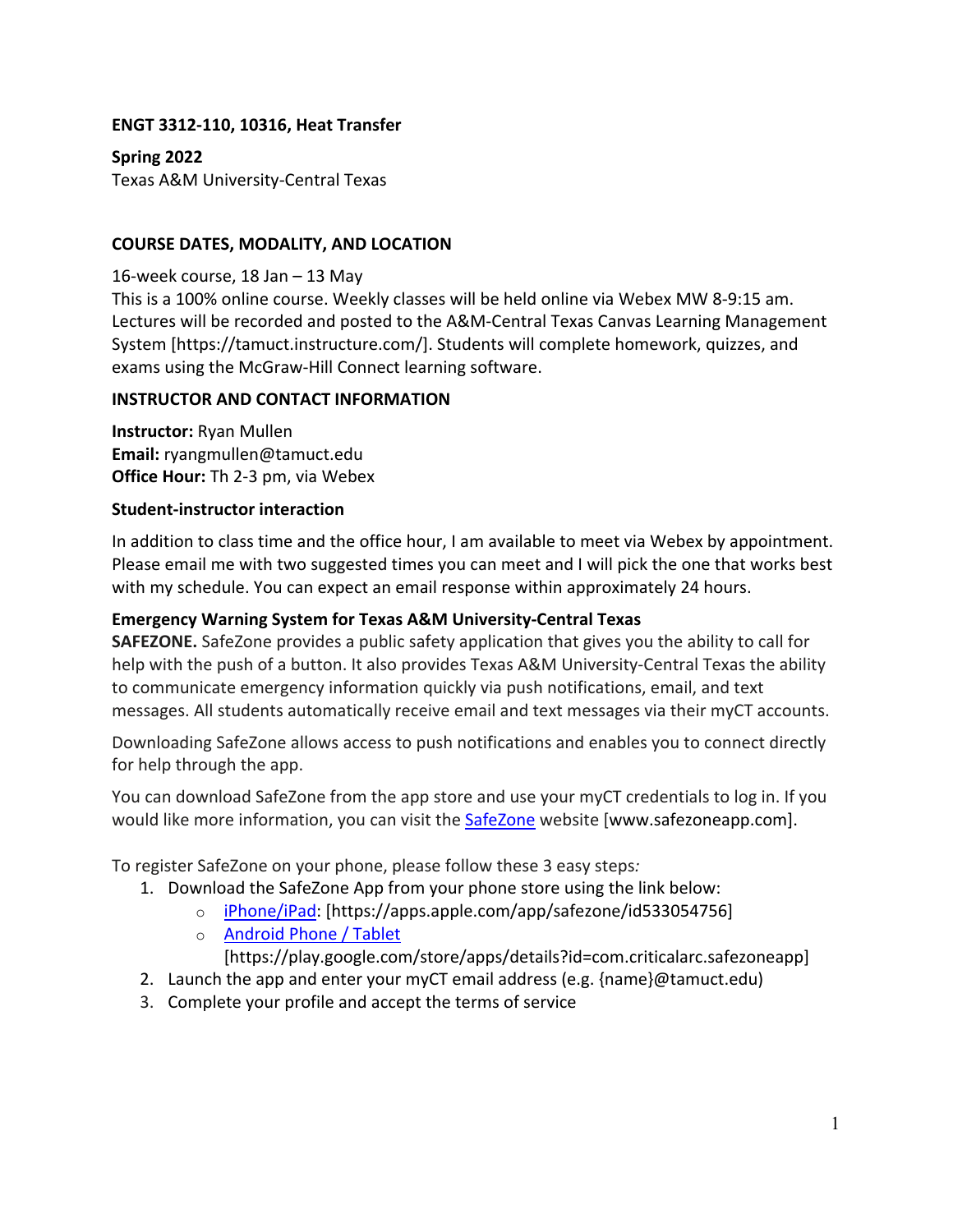#### **COURSE INFORMATION**

#### **Course Overview and description**

The theory and application of heat transfer in engineering applications will be studied. Topics include steady and unsteady conduction in one- and two-dimensions, forced convection, internal and external flows, heat exchangers, radiation, and elements of thermal system design.

#### **Student Learning Outcomes**

Students will learn to compute quantities associated with:

- 1. heat transfer via steady-state conduction in one and two dimensions.
- 2. transient heat transfer via conduction.
- 3. heat transfer via forced and free convection.
- 4. heat transfer in heat exchangers.
- 5. radiative heat transfer.

### **Required Reading and Textbook(s)**

Heat and Mass transfer (6th Edition) by Yunus Cengel, Afshin J. Ghajar

#### **COURSE REQUIREMENTS**

This course will involve quizzes, homework, and exams.

#### *Quizzes* (SLO 1-5)

There is one quiz each week. Quizzes will be graded for credit.

#### *Homework* (SLO 1-5)

There is one homework assignment each week. Homework problems will be graded for credit.

#### *Exams* (SLO 1-5)

There will be three exams. Each exam will be comprehensive. The exam will be open for approximately one week, so you may take it at any time during those days. The specific days that the exam will be open is specified on the course schedule. I will provide additional details about the exam format during the in-class review before each exam.

#### **Grading Criteria Rubric and Conversion**

| Activity        | Points | % of Final Grade |
|-----------------|--------|------------------|
| <b>Homework</b> | 120    |                  |
| Quizzes         | 220    |                  |
| Exams           | 660    | 66               |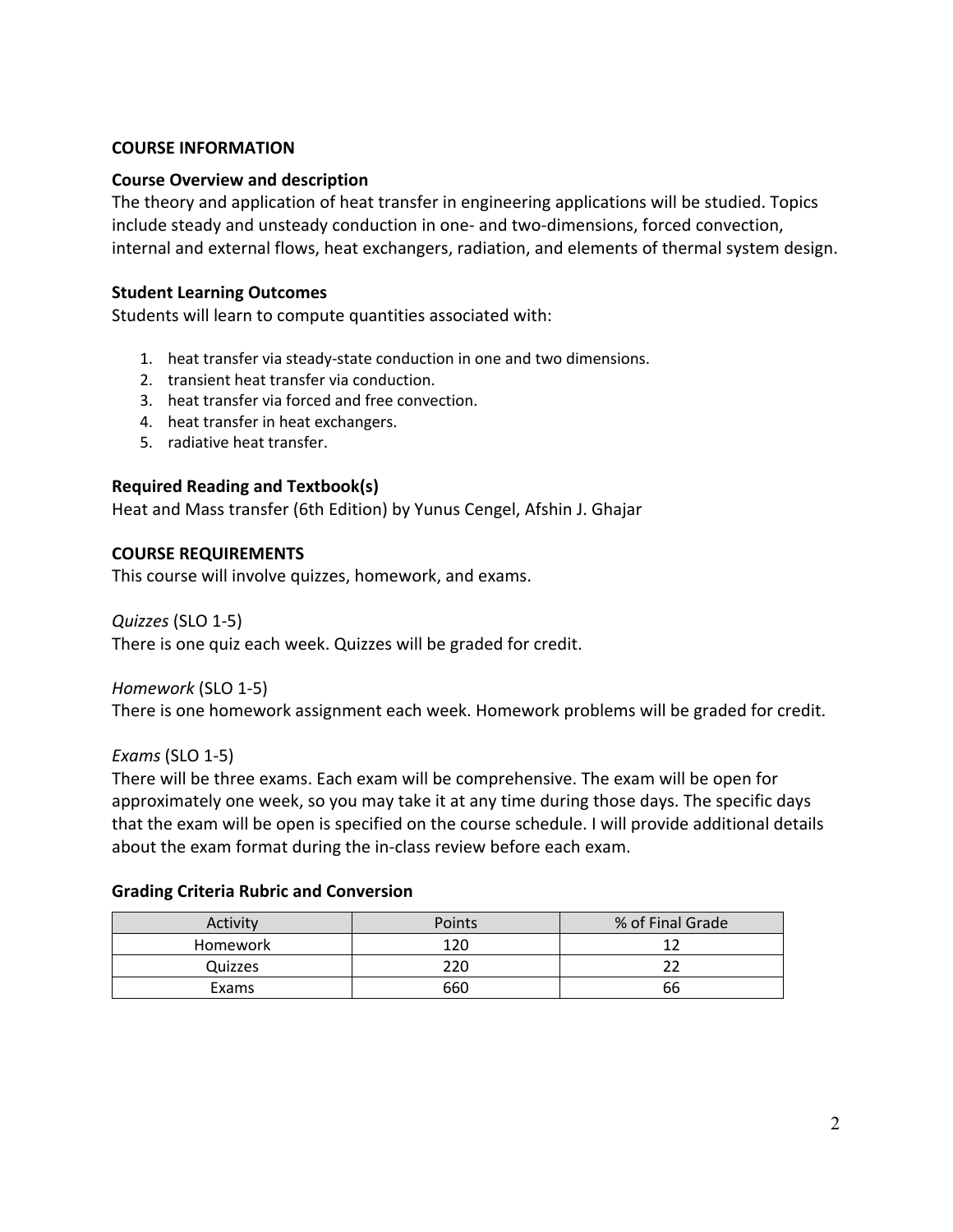Course Grades will be assigned by the following scale based on weighted grade percentage

| Grade | Weighted Grade (%) |  |
|-------|--------------------|--|
| д     | $>= 90.0$          |  |
| R     | $80.0 - 89.9$      |  |
|       | $70.0 - 79.9$      |  |
|       | $60.0 - 69.9$      |  |
|       | <60.0              |  |

# **Posting of Grades**

All submitted work will be graded within 2 weeks and results posted on Canvas.

## **Grading Policies**

### *Late Work*

Late work will not be excepted without prior approval. You must plan your time well in order to turn things in on time. If there are extenuating circumstances, an individual extension may be granted after speaking with the instructor.

## *Missed Exams*

If you cannot make an exam session, you **must** schedule an alternative period beforehand.

Missed exams should be taken before the scheduled time, within one week of the actual exam.

## *Appeals*

If the student wishes to appeal a grade, they must do so within 1 week of receiving the graded paper.

## *Plagiarism/Cheating*

All submitted work must be your own. Turning in an assignment that is identical to one submitted by another student is academic dishonesty. Any student found to be cheating and/or having plagiarized will receive an immediate failing grade and be referred to the office of student conduct. More info below under academic integrity.

## **COURSE OUTLINE AND CALENDAR**

### **Complete Course Calendar**

A tentative schedule is shown below. This schedule may be changed at the discretion of the instructor.

| Week | Dates. | Topics                                        | <b>Assignment Due</b> |
|------|--------|-----------------------------------------------|-----------------------|
|      |        | No class                                      |                       |
|      | Jan 19 | Ch 1: Introduction & Basic Concepts (SLO 1-5) |                       |
|      | Jan 24 | Ch 1: Introduction & Basic Concepts (SLO 1-5) | HW <sub>1</sub>       |
|      | Jan 26 | Ch 2: Heat Conduction Equation (SLO 1)        | Quiz 1                |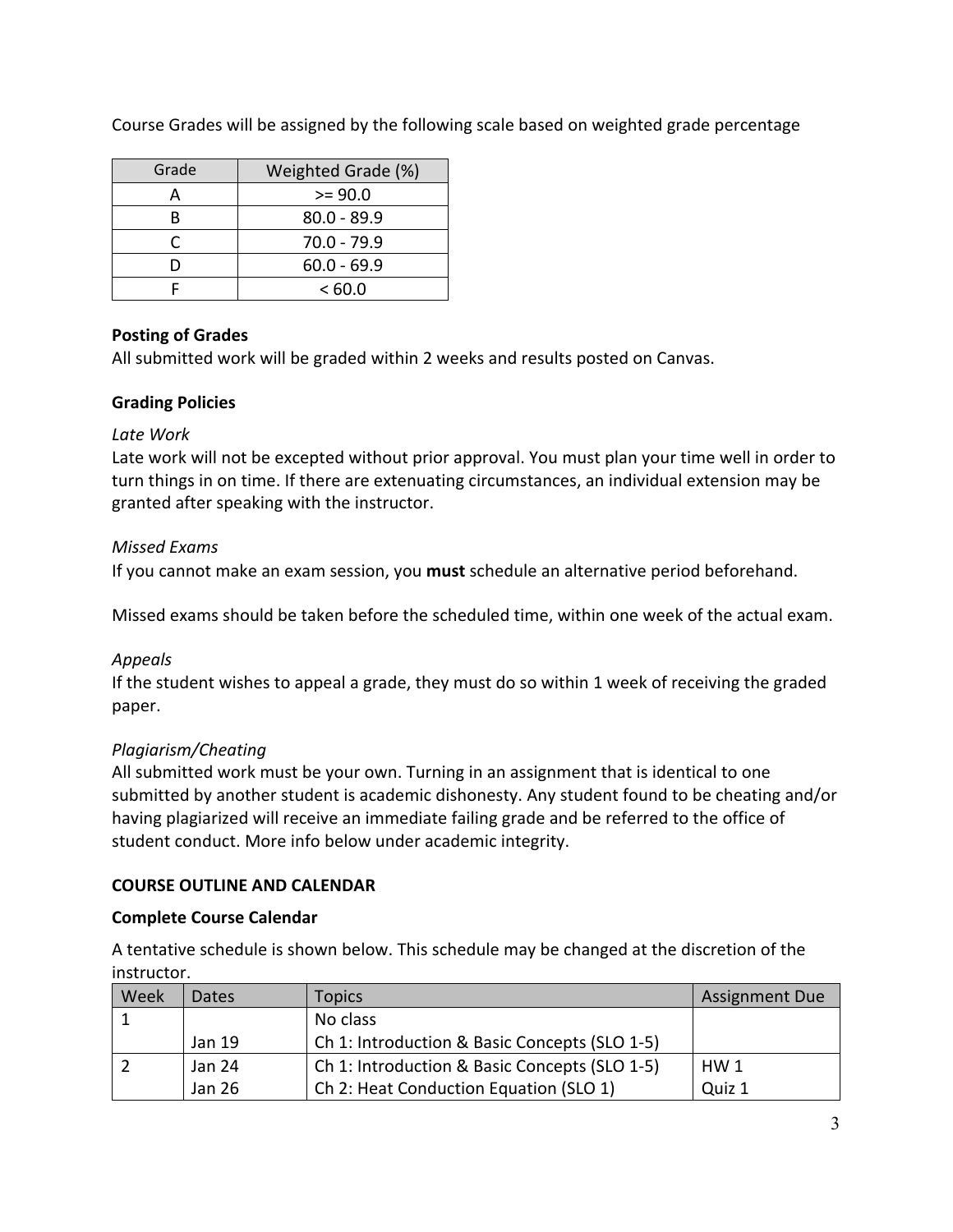| $\overline{3}$ | <b>Jan 31</b>    | No class                                   | HW <sub>2</sub> |
|----------------|------------------|--------------------------------------------|-----------------|
|                | Feb <sub>2</sub> | Ch 2: Heat Conduction Equation (SLO 1)     | Quiz 2          |
| $\overline{4}$ | Feb 7            | Ch 3: Steady Heat Conduction (SLO 1)       | HW <sub>3</sub> |
|                | Feb 9            |                                            | Quiz 3          |
| 5              | Feb 14           | Ch 4: Transient Heat Conduction (SLO 2)    | HW4             |
|                | Feb 16           |                                            | Quiz 4          |
| 6              | Feb 21           | Review for Exam 1 (SLO 1-2)                |                 |
|                | Feb 23           |                                            | Exam 1          |
| $\overline{7}$ | Feb 28           | Ch 5: Numerical Methods in Heat Conduction | <b>HW5</b>      |
|                | Mar 2            | $(SLO 1-2)$                                | Quiz 5          |
| 8              | Mar 7            | Ch 6: Fundamentals of Convection (SLO 3)   | HW <sub>6</sub> |
|                | Mar 9            |                                            | Quiz 6          |
|                | Mar 14-18        | <b>Spring Break</b>                        |                 |
| 9              | Mar 21           | Ch 7: External Forced Convection (SLO 3)   | HW <sub>7</sub> |
|                | Mar 23           |                                            | Quiz 7          |
| 10             | Mar 28           | Ch 8: Internal Forced Convection (SLO 3)   | HW <sub>8</sub> |
|                | Mar 30           |                                            | Quiz 8          |
| 11             | Apr 4            | Review for Exam 2 (SLO 1-3)                |                 |
|                | Apr 6            |                                            | Exam 2          |
| 12             | Apr 11           | Ch 11: Heat Exchangers (SLO 4)             | <b>HW9</b>      |
|                | Apr 13           |                                            | Quiz 9          |
| 13             | Apr 18           | Ch 12: Fundamentals of Thermal Radiation   | HW 10           |
|                | Apr 20           | (SLO 5)                                    | Quiz 10         |
| 14             | Apr 25           | Ch 13: Radiation Heat Transfer (SLO 5)     | HW 11           |
|                | Apr 27           |                                            | Quiz 11         |
| 15             | May 2            | Review for Exam 3 (SLO 1-5)                |                 |
|                | May 4            |                                            | Exam 3          |
| 16             | May 9-13         |                                            |                 |

### **Important University Dates**

See the academic calendar: https://www.tamuct.edu/registrar/academic-calendar.html

### **TECHNOLOGY REQUIREMENTS AND SUPPORT**

Computer access will be needed to attend lectures and office hours and to complete homework, quizzes, exams. For video lectures and office hours, your computer will need a microphone and speakers/headphones and preferably video.

Students will need to register with McGraw-Hill Connect for homework, quizzes, and exams.

### **Technology Requirements**

This course will use the A&M-Central Texas Instructure Canvas learning management system. **We strongly recommend the latest versions of Chrome or Firefox browsers. Canvas no longer supports any version of Internet Explorer.**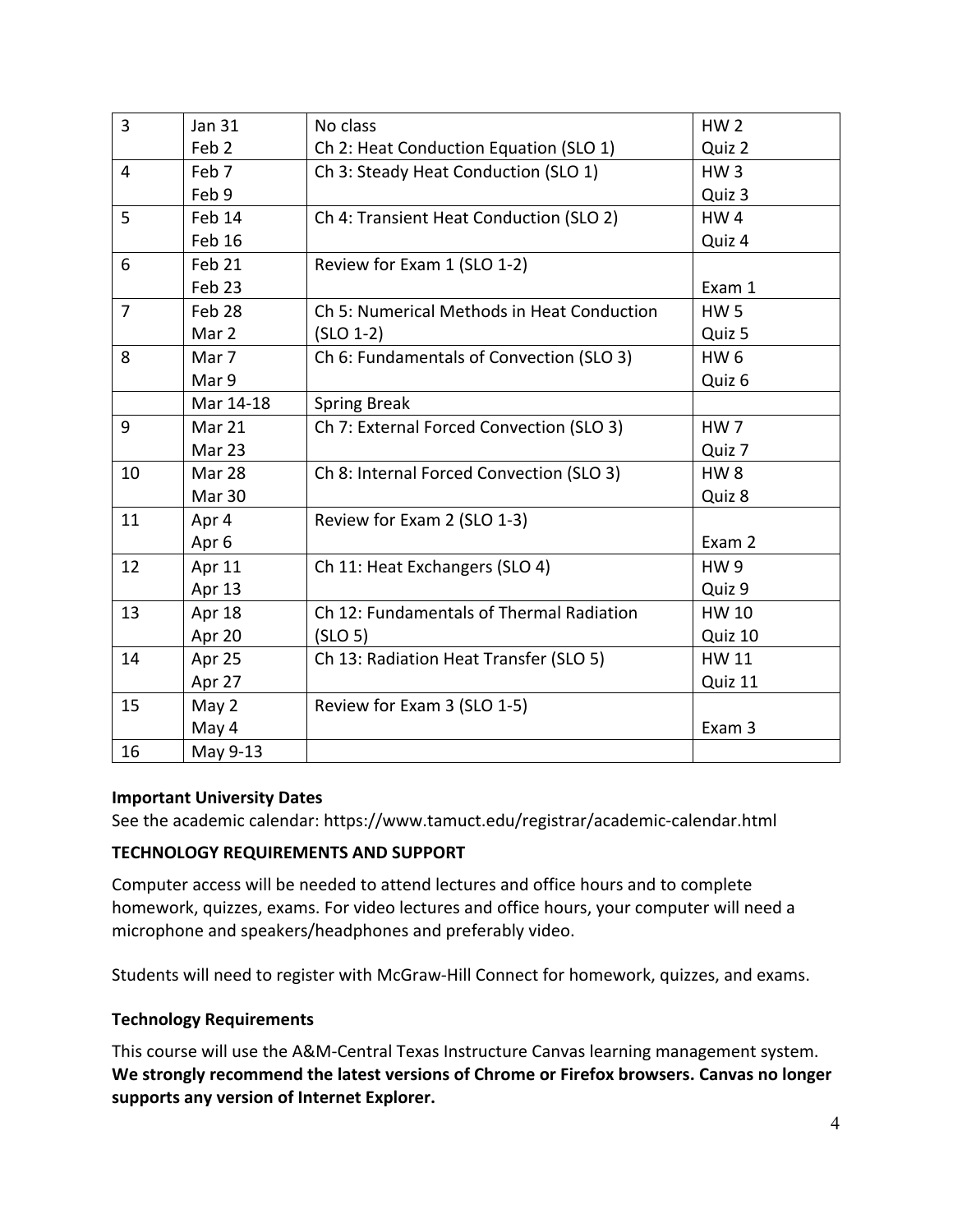Logon to A&M-Central Texas Canvas [https://tamuct.instructure.com/] or access Canvas through the TAMUCT Online link in myCT [https://tamuct.onecampus.com/]. You will log in through our Microsoft portal.

Username: Your MyCT email address. Password: Your MyCT password

## **Canvas Support**

Use the Canvas Help link, located at the bottom of the left-hand menu, for issues with Canvas. You can select "Chat with Canvas Support," submit a support request through "Report a Problem," or call the Canvas support line: 1-844-757-0953.

For issues related to course content and requirements, contact your instructor.

## **Online Proctored Testing**

A&M-Central Texas uses Proctorio for online identity verification and proctored testing. This service is provided at no direct cost to students. If the course requires identity verification or proctored testing, the technology requirements are: Any computer meeting the minimum computing requirements, plus web camera, speaker, and microphone (or headset). Proctorio also requires the Chrome web browser with their custom plug in.

## **Other Technology Support**

For log-in problems, students should contact Help Desk Central, 24 hours a day, 7 days a week

Email: helpdesk@tamu.edu Phone: (254) 519-5466 Web Chat: [http://hdc.tamu.edu] *Please let the support technician know you are an A&M-Central Texas student.*

# **UNIVERSITY RESOURCES, PROCEDURES, AND GUIDELINES**

## **Drop Policy**

If you discover that you need to drop this class, you must complete the Drop Request Dynamic Form through Warrior Web.

[https://dynamicforms.ngwebsolutions.com/casAuthentication.ashx?InstID=eaed95b9-f2be-45f3-a37d-

46928168bc10&targetUrl=https%3A%2F%2Fdynamicforms.ngwebsolutions.com%2FSubmit%2F Form%2FStart%2F53b8369e-0502-4f36-be43-f02a4202f612].

Faculty cannot drop students; this is always the responsibility of the student. The Registrar's Office will provide a deadline on the Academic Calendar for which the form must be completed. Once you submit the completed form to the Registrar's Office, you must go into Warrior Web and confirm that you are no longer enrolled. If you still show as enrolled, FOLLOW-UP with the Registrar's Office immediately. You are to attend class until the procedure is complete to avoid penalty for absence. Should you miss the drop deadline or fail to follow the procedure, you will receive an F in the course, which may affect your financial aid and/or VA educational benefits.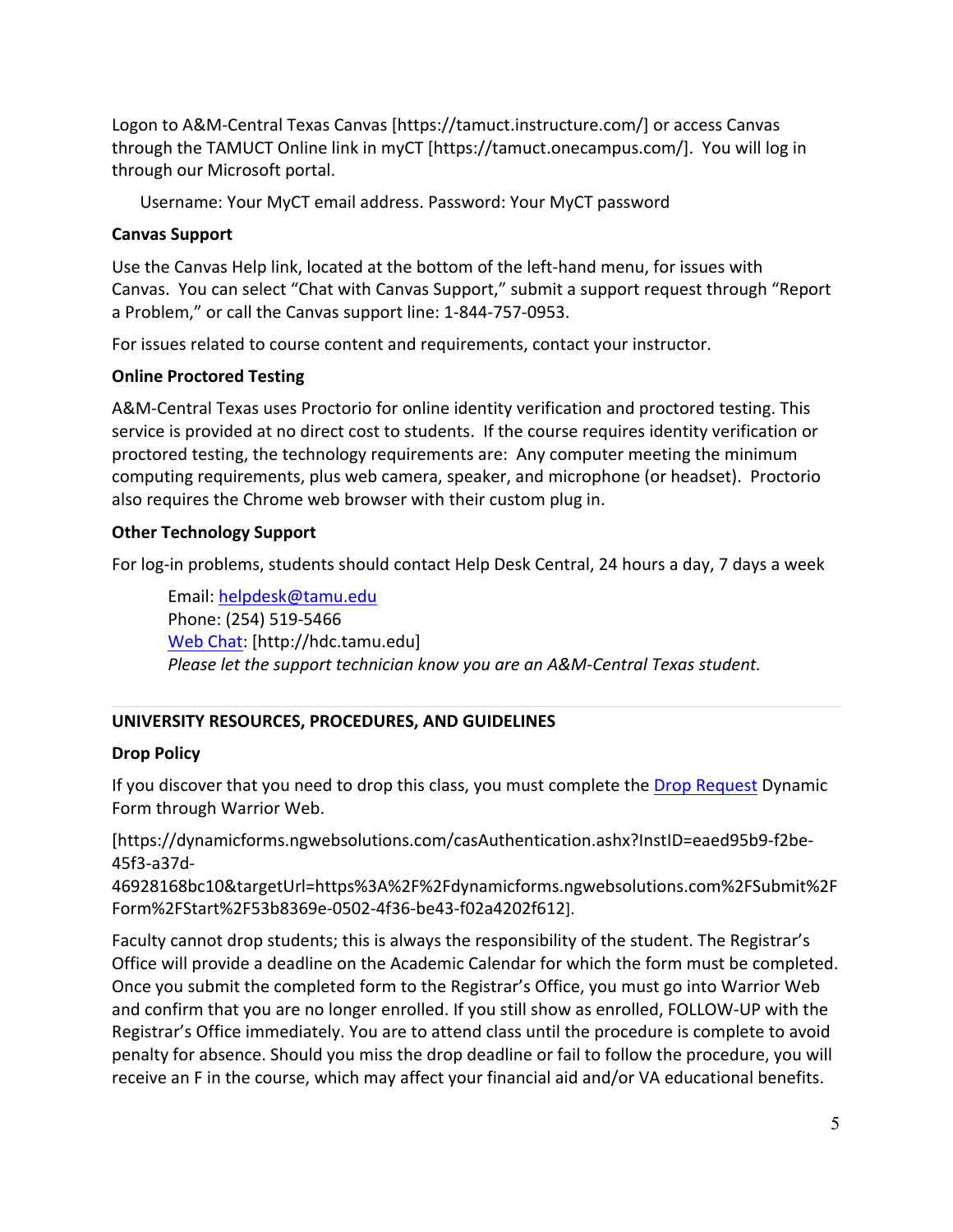## **Academic Integrity**

Texas A&M University-Central Texas values the integrity of the academic enterprise and strives for the highest standards of academic conduct. A&M-Central Texas expects its students, faculty, and staff to support the adherence to high standards of personal and scholarly conduct to preserve the honor and integrity of the creative community. Any deviation by students from this expectation may result in a failing grade for the assignment and potentially a failing grade for the course. All academic misconduct concerns will be referred to the Office of Student Conduct. When in doubt on collaboration, citation, or any issue, please contact your instructor before taking a course of action.

For more information regarding the Student Conduct process, [https://www.tamuct.edu/student-affairs/student-conduct.html].

If you know of potential honor violations by other students, you may submit a report, [https://cm.maxient.com/reportingform.php?TAMUCentralTexas&layout\_id=0].

## **Academic Accommodations**

At Texas A&M University-Central Texas, we value an inclusive learning environment where every student has an equal chance to succeed and has the right to a barrier-free education. The Warrior Center for Student Success, Equity and Inclusion is responsible for ensuring that students with a disability receive equal access to the university's programs, services and activities. If you believe you have a disability requiring reasonable accommodations, please contact the Office of Access and Inclusion, WH-212; or call (254) 501-5836. Any information you provide is private and confidential and will be treated as such.

For more information, please visit our Access & Inclusion Canvas page (log-in required) [https://tamuct.instructure.com/courses/717]

# **Important information for Pregnant and/or Parenting Students**

Texas A&M University-Central Texas supports students who are pregnant and/or parenting. In accordance with requirements of Title IX and related guidance from US Department of Education's Office of Civil Rights, the Dean of Student Affairs' Office can assist students who are pregnant and/or parenting in seeking accommodations related to pregnancy and/or parenting. Students should seek out assistance as early in the pregnancy as possible. For more information, please visit Student Affairs [https://www.tamuct.edu/student-affairs/pregnantand-parenting-students.html]. Students may also contact the institution's Title IX Coordinator. If you would like to read more about these requirements and guidelines online, please visit the website [http://www2.ed.gov/about/offices/list/ocr/docs/pregnancy.pdf].

Title IX of the Education Amendments Act of 1972 prohibits discrimination on the basis of sex and gender–including pregnancy, parenting, and all related conditions. A&M-Central Texas is able to provide flexible and individualized reasonable accommodation to pregnant and parenting students. All pregnant and parenting students should contact the Associate Dean in the Division of Student Affairs at (254) 501-5909 to seek out assistance. Students may also contact the University's Title IX Coordinator.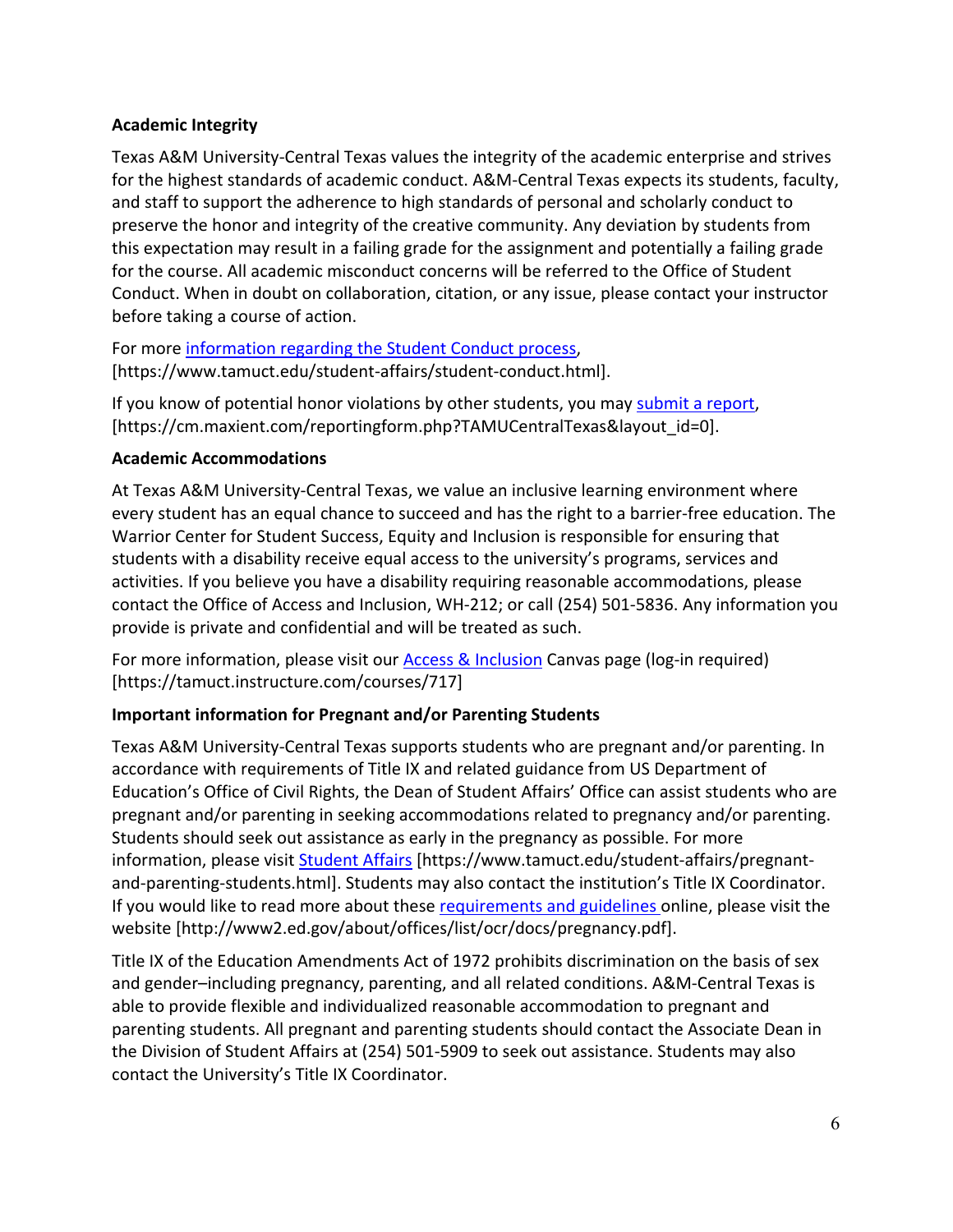# **Tutoring**

Tutoring is available to all A&M-Central Texas students, both virtually and in-person. Student success coaching is available online upon request.

If you have a question, are interested in becoming a tutor, or in need of success coaching contact the Warrior Center for Student Success, Equity and Inclusion at (254) 501-5836, visit the Warrior Center at 212 Warrior Hall, or by emailing WarriorCenter@tamuct.edu.

To schedule tutoring sessions and view tutor availability, please visit Tutor Matching Services [https://tutormatchingservice.com/TAMUCT] or visit the Tutoring Center in 111 Warrior Hall.

Chat live with a remote tutor 24/7 for almost any subject from on your computer! Tutor.com is an online tutoring platform that enables A&M-Central Texas students to log in and receive online tutoring support at no additional cost. This tool provides tutoring in over 40 subject areas except writing support. Access Tutor.com through Canvas.

## **University Writing Center**

University Writing Center: Located in Warrior Hall 416, the University Writing Center (UWC) at Texas A&M University–Central Texas (A&M–Central Texas) is a free service open to all A&M– Central Texas students. For the Spring 2022 semester, the hours of operation are from 10:00 a.m.-5:00 p.m. Monday thru Thursday in Warrior Hall 416 (with online tutoring available every hour as well) with satellite hours available online only Monday thru Thursday from 6:00-9:00 p.m. and Saturday 12:00-3:00 p.m.

Tutors are prepared to help writers of all levels and abilities at any stage of the writing process. While tutors will not write, edit, or grade papers, they will assist students in developing more effective composing practices. By providing a practice audience for students' ideas and writing, our tutors highlight the ways in which they read and interpret students' texts, offering guidance and support throughout the various stages of the writing process. In addition, students may work independently in the UWC by checking out a laptop that runs the Microsoft Office suite and connects to WIFI, or by consulting our resources on writing, including all of the relevant style guides. Whether you need help brainstorming ideas, organizing an essay, proofreading, understanding proper citation practices, or just want a quiet place to work, the UWC is here to help!

Students may arrange a one-to-one session with a trained and experienced writing tutor by making an appointment via WCOnline [https://tamuct.mywconline.com/]. In addition, you can email Dr. Bruce Bowles Jr. at bruce.bowles@tamuct.edu if you have any questions about the UWC, need any assistance with scheduling, or would like to schedule a recurring appointment with your favorite tutor by making an appointment via WCOnline [https://tamuct.mywconline.com/]. In addition, you can email Dr. Bruce Bowles Jr. at bruce.bowles@tamuct.edu if you have any questions about the UWC, need any assistance with

scheduling, or would like to schedule a recurring appointment with your favorite tutor.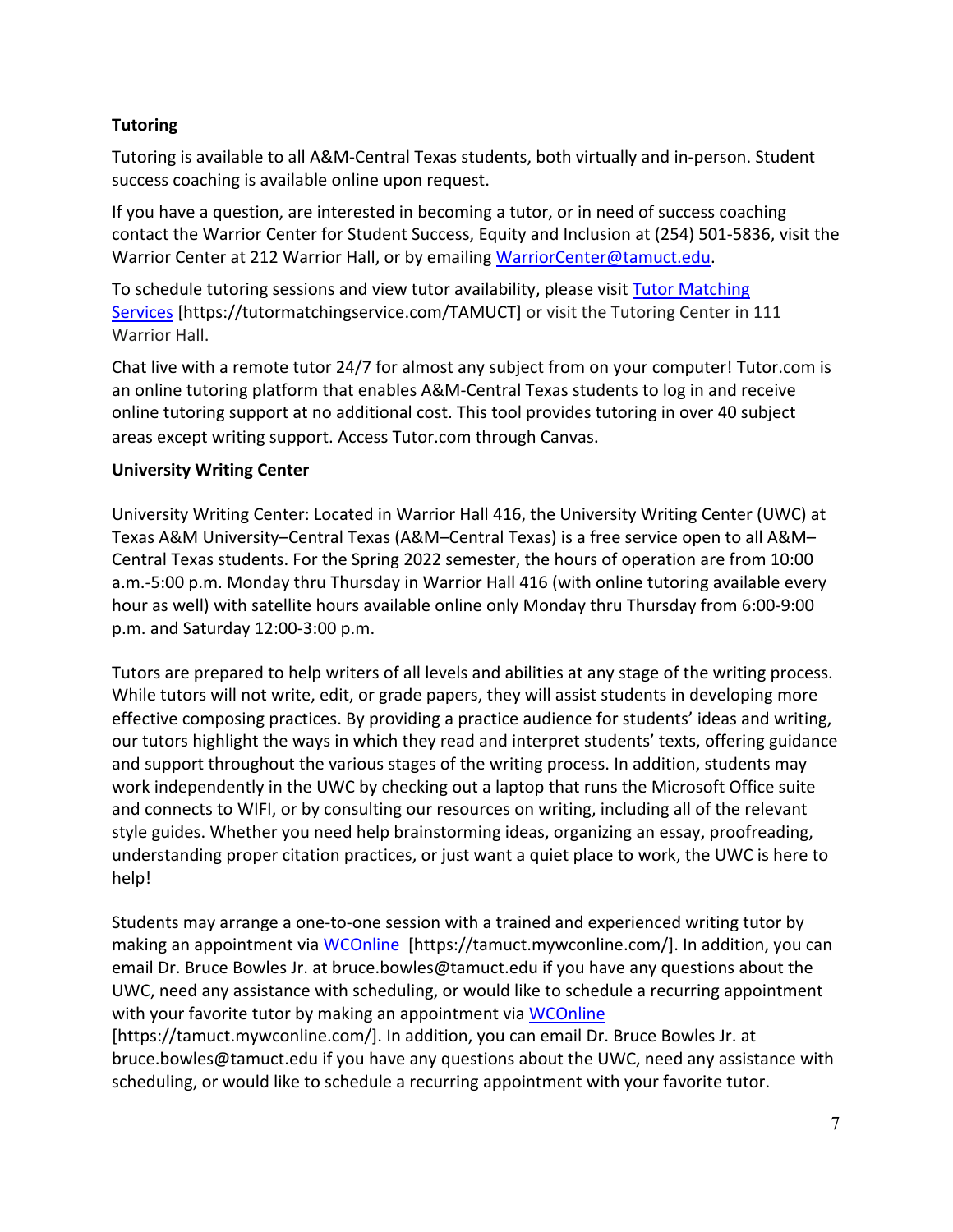### **University Library**

The University Library provides many services in support of research across campus and at a distance. We offer over 200 electronic databases containing approximately 400,000 eBooks and 82,000 journals, in addition to the 96,000 items in our print collection, which can be mailed to students who live more than 50 miles from campus. Research guides for each subject taught at A&M-Central Texas are available through our website to help students navigate these resources. On campus, the library offers technology including cameras, laptops, microphones, webcams, and digital sound recorders.

Research assistance from a librarian is also available 24 hours a day through our online chat service, and at the reference desk when the library is open. Research sessions can be scheduled for more comprehensive assistance, and may take place virtually through WebEx, Microsoft Teams or in-person at the library. Schedule an appointment

here [https://tamuct.libcal.com/appointments/?g=6956]. Assistance may cover many topics, including how to find articles in peer-reviewed journals, how to cite resources, and how to piece together research for written assignments.

Our 27,000-square-foot facility on the A&M-Central Texas main campus includes student lounges, private study rooms, group work spaces, computer labs, family areas suitable for all ages, and many other features. Services such as interlibrary loan, TexShare, binding, and laminating are available. The library frequently offers workshops, tours, readings, and other events. For more information, please visit our Library website [http://tamuct.libguides.com/index].

## **OPTIONAL POLICY STATEMENTS**

## **A Note about Sexual Violence at A&M-Central Texas**

Sexual violence is a serious safety, social justice, and public health issue. The university offers support for anyone struggling with these issues. University faculty are mandated reporters, so if someone discloses that they were sexually assaulted (or a victim of Domestic/Dating Violence or Stalking) while a student at TAMUCT, faculty members are required to inform the Title IX Office. If you want to discuss any of these issues confidentially, you can do so through Student Wellness and Counseling (254-501-5955) located on the second floor of Warrior Hall (207L).

Sexual violence can occur on our campus because predators often feel emboldened, and victims often feel silenced or shamed. It is incumbent on ALL of us to find ways to actively create environments that tell predators we don't agree with their behaviors and tell survivors we will support them. Your actions matter. Don't be a bystander; be an agent of change. For additional information on campus policy and resources visit the Title IX webpage [https://www.tamuct.edu/compliance/titleix.html].

### **Behavioral Intervention**

Texas A&M University-Central Texas cares about the safety, health, and well-being of its students, faculty, staff, and community. If you are aware of individuals for whom you have a concern, please make a referral to the Behavioral Intervention Team. Referring your concern